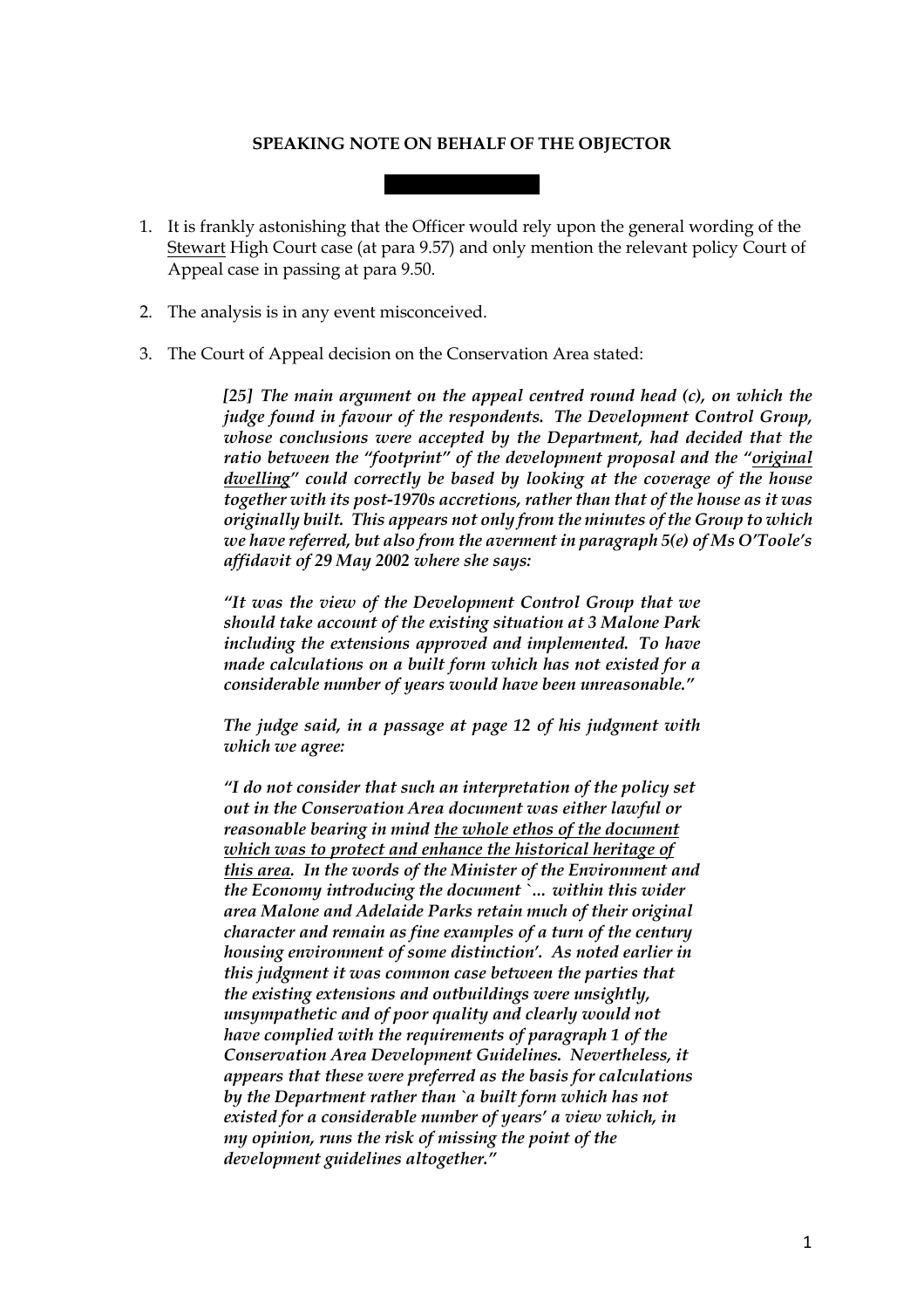*We would only add that if the Department's construction were correct, one or more developers could by a series of planning applications increase the footprint of the premises by 150 per cent each time until it became substantially larger than the original, which would completely stultify the object of the provision. We accordingly hold, as did the judge, that the Department has misinterpreted and misapplied its policy in an important respect. It was clearly a material part of the Department's consideration in giving planning permission for the development, and it could not be regarded as having been so tangential or peripheral that it would have made no difference to the outcome if it had been correctly approached.*

*[26] On this ground alone we would affirm the judge's decision and quash the planning decision made by the Department, but when the other issue relating to single family dwelling is added to it we have no hesitation in holding that it cannot stand. We therefore dismiss the appeal.*

(emphasis underlined)

- 4. Following from that, it is manifestly unsatisfactory that a 20-page Case Officer Report fails to address the wording of the applicable policy.
- 5. The Case Officer instead relies upon a generalized assertion of a "dwelling" see para 9.51 and ignores the policy altogether.
- 6. The fact that the Case Officer Report expressly identifies an "*outbuilding*" distinguishes that from "a dwelling".
- 7. Page 23 of the policy states:

**"In order to allow landscape to remain dominant the established relationship between building mass and gardens should be respected and retained where possible. In no circumstances should building coverage be more than one and a half times that of the original dwelling."**

(emphasis underlined)

- 8. As noted, the officer report concedes the distinction between "dwelling" and "outbuilding" (para 9.50). Even if correct in terms of the original buildings, the approach to policy is wrong. It opens up the same precedent that the Court of Appeal warned against.
- 9. Moreover, the Committee should have been advised that it is hard to think of any planning policy on these islands that is more strictly worded. The proposition that a decision maker can set that aside using a general statement of principle in an unrelated case is unacceptable.
- 10. Furthermore, that policy is underpinned by the statutory duty that is (again) mentioned in passing without explanation, and in particular fails to address the context of a hard-edged policy against development.
- 11. The statute states: